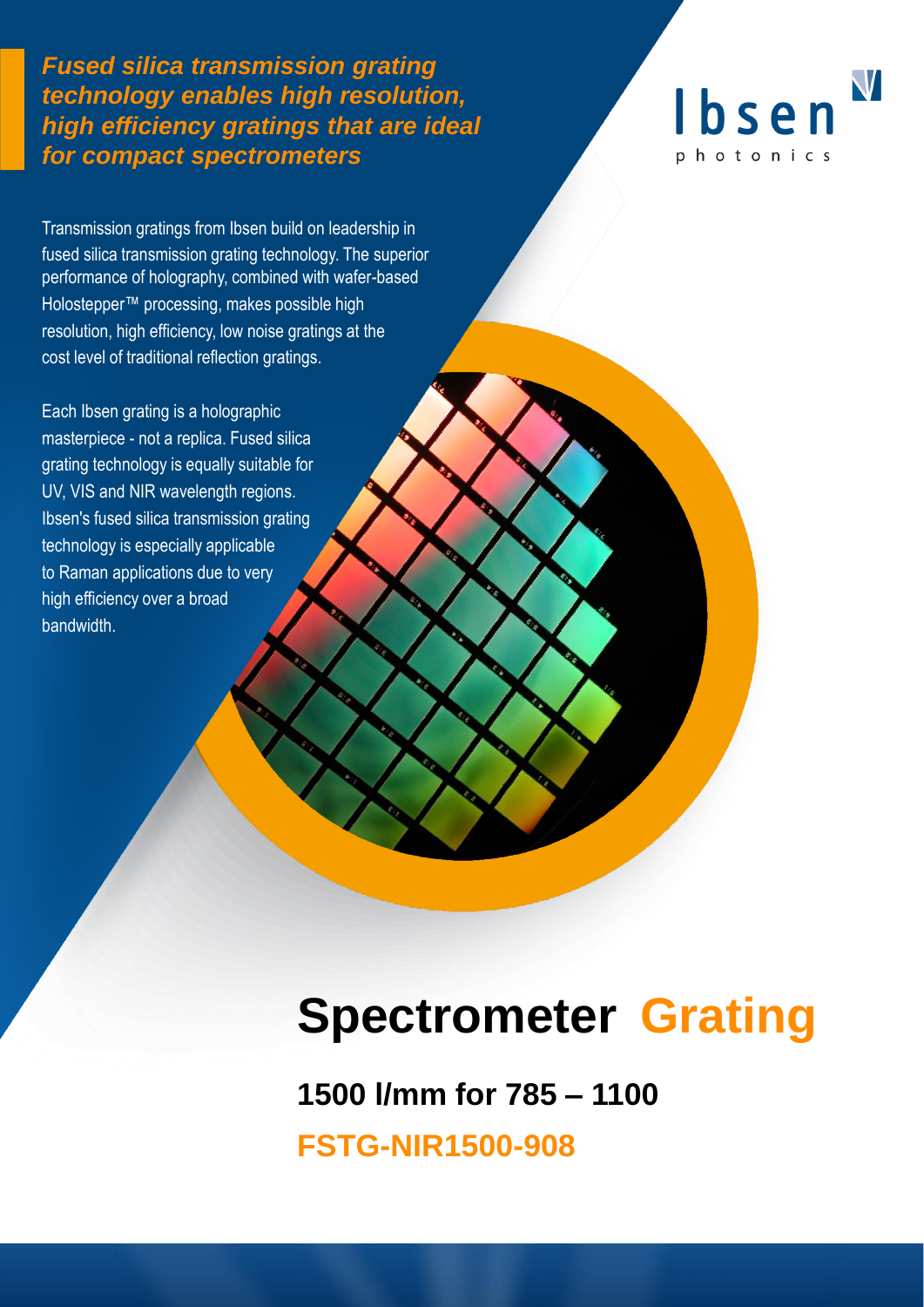# **1500 l/mm for 785 – 1100**

**FSTG-NIR1500-908**

#### **Benefits**

High diffraction efficiency combined with high dispersion Low polarization dependence over broad spectral range Unbeatable temperature and environmental tolerance

Transmission configuration offers flexible and tolerant design

Low stray light and low wavefront distortion



| <b>Parameter</b>                                | <b>Specification</b>                                         |
|-------------------------------------------------|--------------------------------------------------------------|
| <b>Materials</b>                                | Fused silica and high-power, dielectric AR coating materials |
| Grating area                                    | 16 mm x 12 mm                                                |
| Chip size                                       | 19 mm $\times$ 15 mm                                         |
| Chip thickness                                  | $1.0 \text{ mm}$                                             |
| Grating resolution                              | 1500 l/mm                                                    |
| Dispersion at 940 nm                            | $0.12$ deg/nm                                                |
| Angle of incidence (AOI)                        | 44 deg                                                       |
| Illumination bandwidth                          | 785 - 1100 nm                                                |
| Diffraction efficiency 785-1065 nm, unpolarized | >60%, all wavelengths                                        |
| Diffraction efficiency 1100 nm, unpolarized     | >50%, all wavelengths                                        |
| Coefficient of thermal expansion (CTE)          | $0.5$ ppm/K                                                  |
| Maximum operating tempature                     | >500 degrees C                                               |
| Cleaning recommendation                         | First contact. Available from Photonic Cleaning              |

# **Typical grating performance**



#### **FSTG-NIR1500-908**

For further information you can contact us directly at:

Ibsen Photonics A/S photonics

 ${\sf V}$ 

Phone +45 4434 7000 Ryttermarken 15-21 Fax +45 4434 7001

DK-3520 Farum Denmark

www.ibsen.com E-mail inquiry@ibsen.com